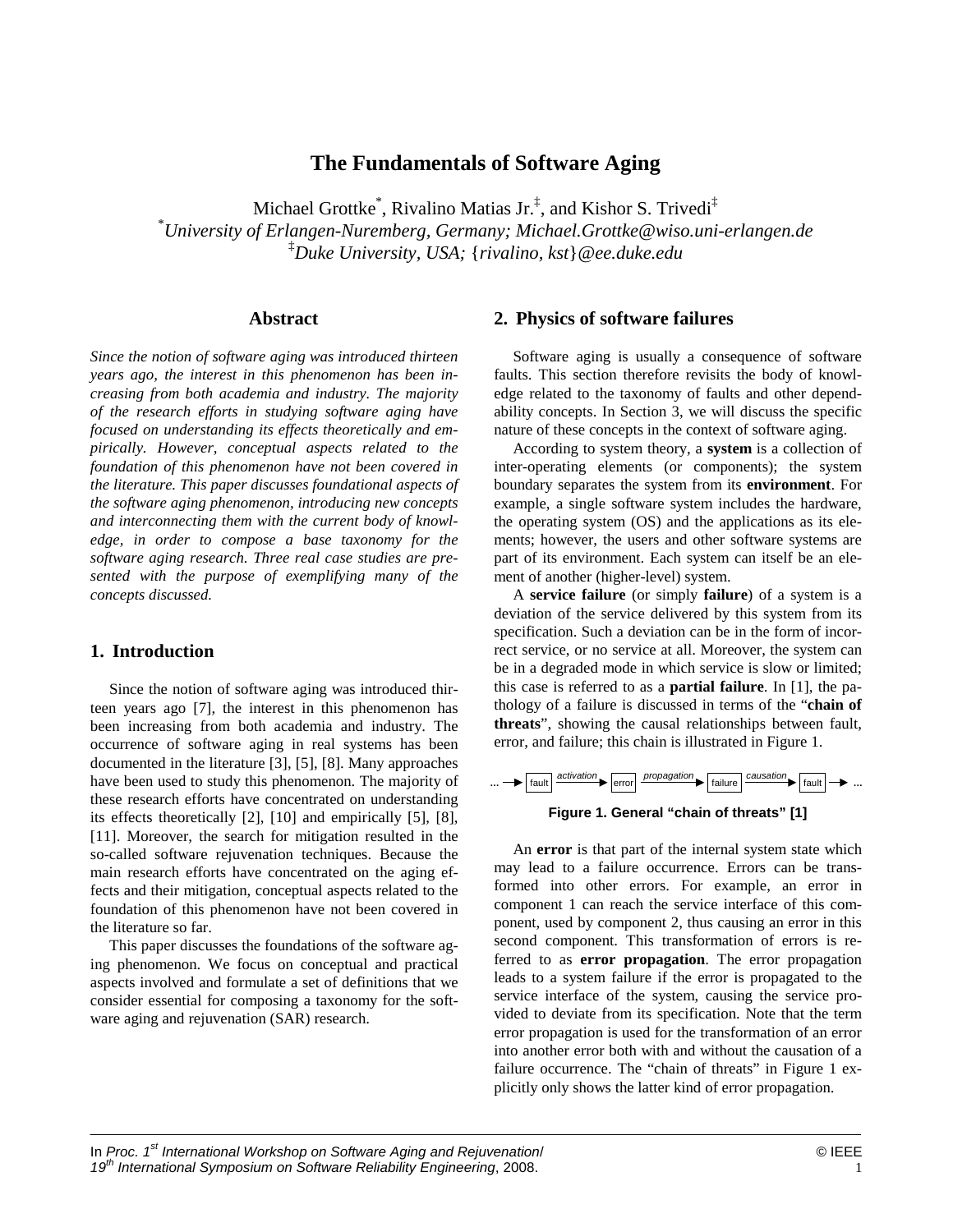Each error, in turn, is caused by the activation of a fault. A fault that (currently) does not produce an error is said to be dormant. Applying inputs containing an **activation pattern** to a dormant fault can make this fault cause an error; this is referred to as **fault activation**. The rate with which a dormant fault will become active therefore depends heavily on the intensity and the way in which a system is used; a quantitative characterization of the latter aspect is the **operational profile** [9].

The failure of a system causes a fault in those systems receiving service from it, as well as in those higher-level systems in which it is contained.

Avižienis et al. [1] present a scheme for classifying faults according to eight criteria, e.g., the system boundaries (internal or external), the phenomenological cause (natural or human-made), the objective (malicious or nonmalicious), the persistence (permanent or transient), the dimension (hardware or software), and the phase of creation or occurrence (development or operation). Based on this classification scheme, faults in the software code, referred to as **software flaws** by Avižienis et al. and often simply called **software faults** or **(software) bugs**, can be described as internal human-made non-malicious permanent software development faults.

Furthermore, Avižienis et al. mention a classification of faults according to their activation/propagation reproducibility: Faults whose activation and error propagation is reproducible are called **solid**, or hard, faults, whereas faults whose activation/propagation is not systematically reproducible are called **elusive**, or soft, faults. Especially for software bugs that permanently reside in the code (until they are detected and removed) it seems counterintuitive that repeating the actions (like user inputs) that previously caused a failure will not lead to another failure when repeated. It is therefore of interest to study the properties that a software fault needs to feature in order to have the potential to be non-reproducible. However, the classification into solid and elusive faults is subjective, because it also depends on the knowledge of the respective user about the fault activation and error propagation mechanism of the fault in question, as well as on the operational behavior of the user. A specific fault could be considered "solid" by one user, but "elusive" by another one.

The definitions of Mandelbug and Bohrbug [4], [6] classify the fault types using more objective criteria related to properties of the fault itself. A **Mandelbug** has the potential to be difficult to isolate and to cause failures that are not systematically reproducible. As an example, consider the code of an application in which the initialization of a variable is missing. If a debugger initializing all variables by default can prevent the fault from causing a failure, then this fault is Mandelbug, because the debugger, a part of the system-internal environment of the applica-

tion, can affect fault activation. A **Bohrbug**, on the other hand, is an easily isolated fault that always manifests consistently under a well-defined set of conditions, because its activation and error propagation lack "complexity" as defined in [4], [6]. Bohrbug is the complementary antonym of Mandelbug. The Mandelbug definition [4], [6] uses the concept of the **(software-)system-internal environment** of an application. While the environment of an application consists of all the entities outside the system boundaries of the application (e.g., operating system, hardware, users, power supply network, office building), its system-internal environment only includes those entities outside the application that are located within the boundaries of the computer system. In particular, users and office infrastructure are excluded. The system-internal environment of an application thus contains the hardware, the OS, the other applications, etc.

#### **3. Fundamental concepts of software aging**

**Software aging** is the name given to a phenomenon empirically observed in many software systems: A general characteristic of this phenomenon is the fact that, as the runtime period of the system or process increases, its failure rate also increases. Again, a failure can take the form of incorrect service (e.g., erroneous outcomes), no service (e.g., halt and/or crash of the system), or partial failure (e.g., gradual increase in response time). For physical systems, aging is well-known to occur in the wear-out phase. In the bathtub curve [12] this behavior is illustrated by an increasing failure rate after a certain stable period of life. However, while hardware faults can come into existence due to wear and tear, it seems impossible, at first sight, that software bugs, which are permanent development faults, can be responsible for software aging. Nevertheless, many **aging-related failures** of software systems are indeed the consequence of software faults. To explain their pathology, Figure 2 shows a modified version of the general "chain of threats" specific to these aging-related (AR) failures.



**Figure 2. "Chain of threats" for an aging-related failure** 

The propagation of **aging-related errors** (i.e., errors that can cause AR failures) requires the state of the systeminternal environment to meet certain criteria. Most AR errors that do not (yet) cause a failure are kept in the internal system state, where such **errors accumulate** if there are successive activations of the **aging-related fault**. It is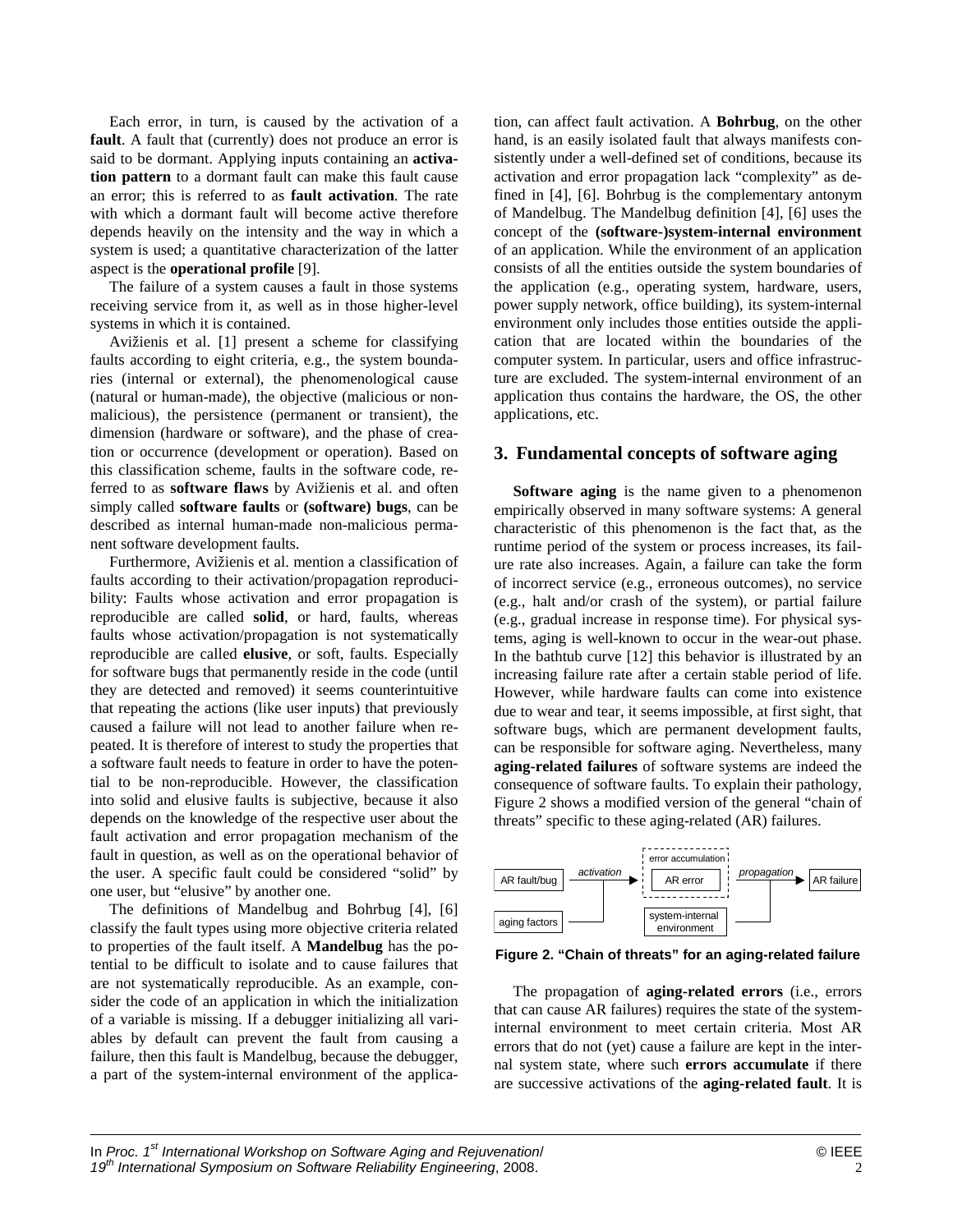usually exactly this accumulation of AR errors that leads the system-internal environment to a state in which AR errors are propagated causing AR failures.

Using the classification scheme due to Avižienis et al. [1], AR faults can be further classified: Internal AR faults are usually human-made non-malicious permanent software development faults, i.e., bugs in the program code; these are referred to as AR (software) bugs. An example of such an AR bug is the omission of commands that release memory that was dynamically allocated earlier. On the other hand, external AR faults are not static faults in the code of the system under study, but they are caused by external events. However, such events could in turn be caused by AR bugs in *other* systems.

For two reasons, all AR bugs are Mandelbugs: First, there can be a long time delay between fault activation and the final failure occurrence; it is exactly such a delay that allows the accumulation of errors. Second, the failure occurrence caused by error accumulation and/or error propagation can depend on the system-internal environment.

We refer to the activation patterns of an AR fault (i.e., the factors or the combinations of factors that activate this fault) as its **aging factors**. While **internal** aging factors are internal events (e.g., function calls triggering the execution of those parts of the code where the AR bug is located), **external** aging factors are triggers directly released by elements in the environment of the system, like its users.

The **time to aging-related failure** is the random time period from the moment of the system startup or process creation until a failure occurrence due to AR faults. The probability distribution of this random time (as well as its expected value, the mean time to aging-related failure) is mainly influenced by the intensity with which the system gets exposed to aging factors; it is therefore influenced by the quantity and type of work performed by the process, which we refer to as the **work journey** of the process, and thus by the operational profile and the usage intensity of the system.

In those cases in which the successive activation of AR faults causes the accumulation of AR errors, the **software aging effect** consists in the gradual shifting from a correct internal state to an erroneous and failure probable one. The extent with which each element in the cause-and-effectchain (external aging factor/internal aging factor/fault activation/error occurrence) contributes to this effect can be measured in terms of the **error accumulation scale**, specifying the magnitude of the effect that each element in the chain has on the subsequent element.

Different types of aging effects have been observed; based on their common characteristics we have created an initial set of **aging effect classes**, which are shown in Table 1.

| Table 1. Classes of aging effects |  |  |
|-----------------------------------|--|--|
|-----------------------------------|--|--|

| Basic class      | Extension          | Examples                    |
|------------------|--------------------|-----------------------------|
| Resource leakage | $(1)$ OS-specific  | - Unreleased                |
|                  | $(2)$ App-specific | • Memory $(1, 2)$           |
|                  |                    | $\bullet$ File handlers (1) |
|                  |                    | $\bullet$ Sockets (1)       |
|                  |                    | - Unterminated              |
|                  |                    | • Processes $(1)$           |
|                  |                    | • Threads $(1, 2)$          |
| Fragmentation    | $(1)$ OS-specific  | - Phys. memory $(1)$        |
|                  | (2) App-specific   | - File system (1)           |
|                  |                    | - Database files (2)        |
| Numerical error  | $(1)$ OS-specific  | - Round-off $(1, 2)$        |
| accrual          | (2) App-specific   |                             |
| Data corruption  | $(1)$ OS-specific  | - File system (1)           |
| accrual          | (2) App-specific   | - Database files (2)        |

Aging effects can also be classified into **volatile** and **non-volatile** effects. They are considered volatile if they are removed by re-initialization of the system or process affected, for example via a system reboot. In contrast, nonvolatile aging effects still exist after reinitializing of the system/process. Physical memory fragmentation and OS resource leakage are examples for volatile aging effects. File system and database metadata fragmentation are examples for non-volatile aging effects. Another example of a non-volatile aging effect is numerical error accrual preserved between system reboots via checkpoint mechanism. Note that hibernation and similar mechanisms (e.g., standby), which preserve the system memory (and thus the aging effects present in it) between system reinitialization, allow the majority of intrinsically volatile aging effects to persist even after system/process reinitialization.

Aging effects in a system can only be detected while the system is running, by monitoring **aging indicators**. Aging indicators are markers for aging detection, like antigens are markers to detect cancer disease. In the simplest approach, system health is considered a latent binary variable distinguishing between a stable internal state on the one hand and a failure probable state on the other [7]. Aging indicators are then explanatory variables that individually or in combination can suggest whether or not the system is healthy. They can be considered at several levels, such as OS, application process, application component, middleware, virtual machine (VM), and VM monitor (VMM). We can classify aging indicators in two general classes according to their granularity:

1. **System-wide** indicators provide information related to subsystems shared by several running applications. Examples of shared subsystems are OS, middleware, VM and VMM, among others. Indicators in this category are often used to evaluate the aging effects on the system as a whole and not for a specific application, since the shared na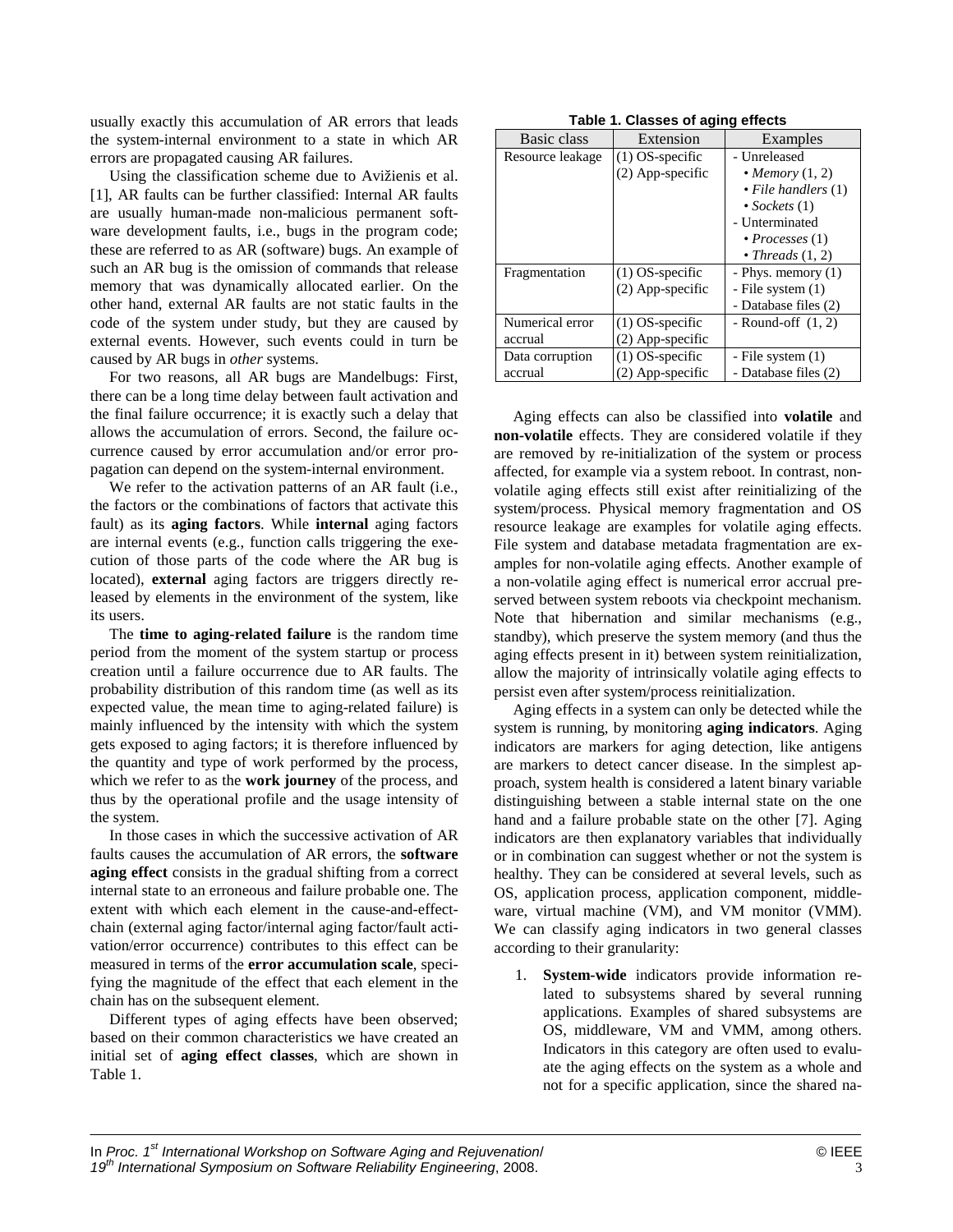ture of their environment may cause noise in the captured data. Examples of aging indicators in this category are free physical memory, used swap space, file table size, and system load.

2. **Application-specific** indicators provide specific information about an individual application process, thus giving more accurate information about it than system-wide indicators. When the application process is running under a VM (e.g., Java programs), then aging indicators applied to the VM can also be used as a reference for the application being executed under the VM. Examples of aging indicators in this category are resident set size of the process, Java VM heap size, and response time.

An example for how an aging-related failure can be analyzed based on the concepts discussed above is shown in Table 2.

While in many cases software aging is due to AR bugs, even in the absence of such faults in the code aging effects can occur as a consequence of the natural dynamics of a system's behavior. This kind of aging is thus referred to as **natural aging**. Among the examples for natural aging are the fragmentation problems experienced by file systems, database index files, and main physical memory. Such aging effects are not related to a faulty code or design, but they are a consequence of the system/application usage over its lifetime. For example, in database servers the fragmentation class of aging effects can be captured via aging indicators such as the degree of index-related metadata fragmentation (e.g., Tablespace fragmentation value in the Oracle DBMS).

Considering not only the software system itself, but the higher-level system including its users, one could argue

that natural aging *is* due to faults, namely to mistakes on the part of the operators; e.g., in the case of fragmentation problems the operator has made the mistake of not executing defragmentation routines. However, as such measures only mitigate the effects of natural aging, even "correct" behavior of the operators would not have solved the underlying problem. This is in contrast with software aging caused by AR bugs, discussed above, where fixing the software fault permanently removes the aging effect.

The notion of natural aging without existence of a fault should not give the impression that *any* service degradation or *any* increase in the failure rate of a software system is considered software aging. Otherwise, this concept would also include increases in the failure rate that are merely due to changes in the operational profile or due to an increase in the intensity with which the system is being used. We therefore propose the following characteristics of the **software aging** phenomenon:

1. The aging effect is not reversible without external intervention. For example, the accumulated internal error states caused by successive activations of aging-related faults do not disappear without external intervention; at the very best, no further errors may accumulate in the future, during periods in which the system is not exposed to any aging factors. Based on this characterization, an increasing failure rate due to the queuing of jobs in an overloaded system is not considered software aging, since the accumulated set of jobs not yet served will be reduced (and will finally disappear) once the workload falls below a certain threshold; see the Apache Web server example (Section 4.2).

| Failure as perceived by the user:                                                                                                                                                                     | File server does not respond.                                                                                                                                                                          |  |
|-------------------------------------------------------------------------------------------------------------------------------------------------------------------------------------------------------|--------------------------------------------------------------------------------------------------------------------------------------------------------------------------------------------------------|--|
| Failure as perceived by the troubleshooter:                                                                                                                                                           | Operating system halted.                                                                                                                                                                               |  |
| State of system-internal environment required for error propagation:                                                                                                                                  | Insufficiency of main physical memory (availability of $<$ 350 kB)                                                                                                                                     |  |
| Error that leads to the failure:                                                                                                                                                                      | A memory leak inside the file server process.                                                                                                                                                          |  |
| Aging effect:                                                                                                                                                                                         | Loss (leakage) of 100 kB per activation of the AR fault.                                                                                                                                               |  |
| AR fault that causes the error:                                                                                                                                                                       | A wrong value of the parameter used in the free() function in the<br>comm.c program file.                                                                                                              |  |
| <b>Location of the AR fault:</b>                                                                                                                                                                      | $(x)$ Internal $\ell$ ) External                                                                                                                                                                       |  |
| Internal aging $factor(s)$ :                                                                                                                                                                          | A call of the write_record() function.                                                                                                                                                                 |  |
| <b>External aging factor(s):</b>                                                                                                                                                                      | The arrival of a packet carrying out the command SAVE_FILE.                                                                                                                                            |  |
| <b>Failure mechanics:</b>                                                                                                                                                                             |                                                                                                                                                                                                        |  |
| External aging factor $\Rightarrow$ Internal aging factor $\Rightarrow$ Fault activation $\Rightarrow$<br>Error accumulation + Required state of system-internal environment<br>$\Rightarrow$ Failure | [Packet Save File] $\Rightarrow$ write_record() $\Rightarrow$ {free(), Line_200} $\Rightarrow$<br>Leakage of 100 kB + Availability of $<$ 350 kB of main physical memory<br>$\Rightarrow$ System crash |  |
| <b>Error accumulation scale:</b>                                                                                                                                                                      | $1:1:1:100$ kB                                                                                                                                                                                         |  |

**Table 2. Example for analyzing the pathology of an AR failure**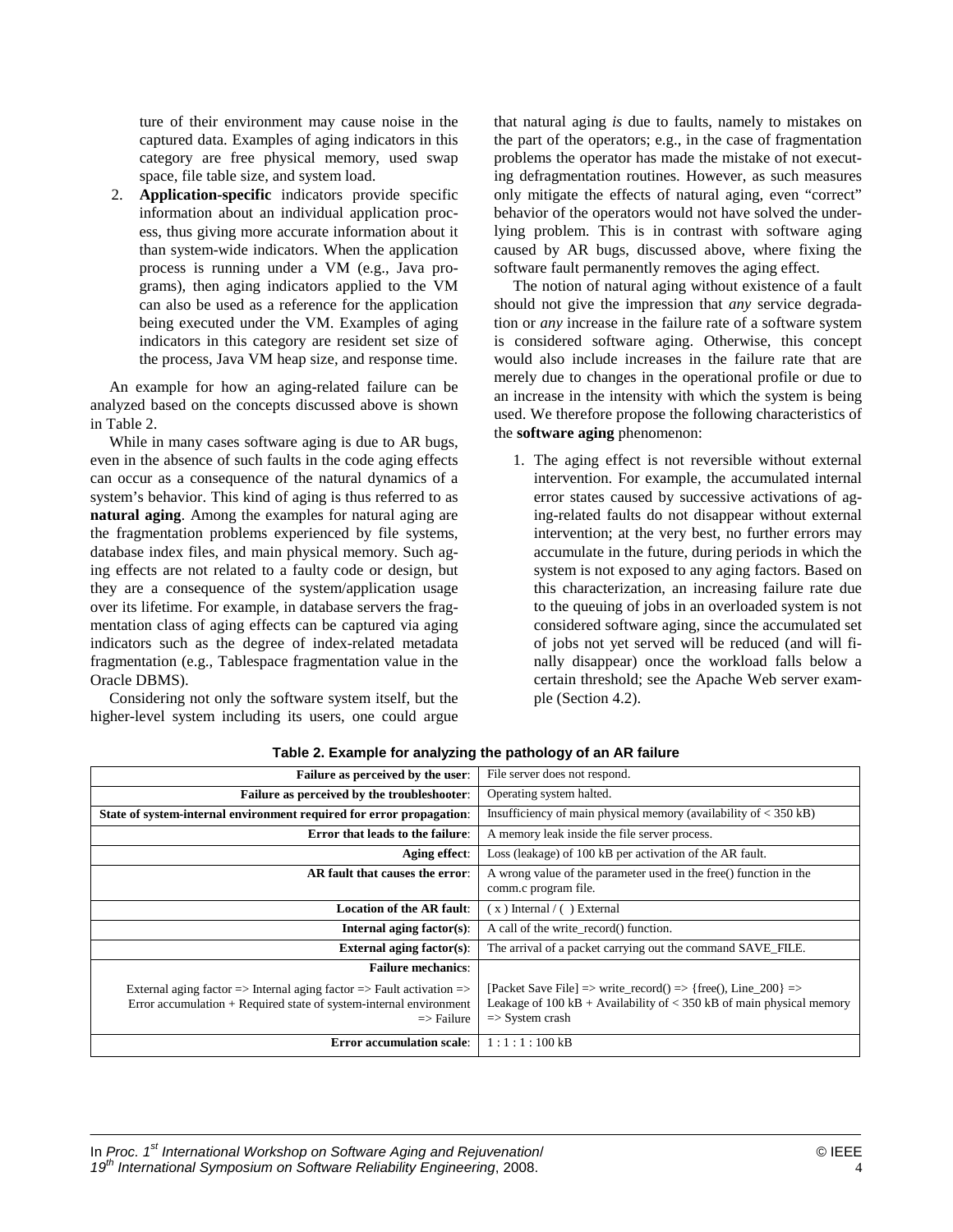- 2. The aging effect depends on the clock time (the time since system startup or process creation) only if this clock time constitutes a part of the system-internal environment influencing error accumulation and/or propagation; see the Patriot example (Section 4.3).
- 3. The CPU time influences the aging effect only if the process's work journey, during its runtime, triggers aging-related faults or causes natural aging effects, or if the CPU time constitutes a part of the systeminternal environment influencing error accumulation and/or propagation.

According to the first characteristic, software aging can be dealt with by external intervention. The fault tolerance technique using environmental diversity to mitigate the aging effects of a system is known as **software rejuvenation**. It involves occasional resets of the internal system state, thus cleaning accumulated error conditions and constraining the possible domain of the system-internal environment. Software rejuvenation can be implemented at several granularity levels and applied to many types of elements in a system, such as the operating system, individual software processes, or persistent data objects (like file system metadata and database index files).

Software rejuvenation can be triggered at intervals derived from analytical system models, or based on aging indicators monitored. Discovering an efficient and effective set of system variables that are the best aging indicators is a variable selection problem. The quality of the aging indicators directly influences the accuracy of the timing with which rejuvenation is triggered. It thus determines the costs (e.g., downtime during rejuvenation) and benefits (e.g., avoided downtime by unexpected failures) of the rejuvenation mechanism.

It has been argued that software rejuvenation is not an engineering solution. Rather than dealing with the symptoms of aging, one should locate and fix the underlying aging-related fault, which solves the problem for good. However, this attitude neglects important advantages of the software rejuvenation technique: It can be employed to remove aging effects and avoid failure occurrences if the location of the AR fault, or even the very fact of its existence, is unknown. Moreover, software rejuvenation can be preferable due to technical, economical or time limitations. Finally, in the case of natural aging, where the aging effects are the consequence of normal system behavior, rejuvenation is indeed the only solution.

### **4. Real case analysis**

## **4.1. Cisco Catalyst switch**

Cisco Systems, Inc. [3] reported a software fault affecting several network switch products, including Catalyst 2900, 4000, 5000, and 6000. The fault was related to the telnet service provided by these products as well as to their web management interface enabling the network manager to access the switches through a remote virtual console. Based on the problem report analysis, this fault can clearly be categorized as an aging-related fault.

The effect of activating the fault was a memory leak in the *telnetd* processes that implemented these services. The accumulation of such errors gradually degraded the whole system state in terms of physical memory availability. If the period of uninterrupted execution was long enough to exhaust the physical memory, then the error propagation caused the failure of the switch not to execute any other processes, such as forwarding traffic or management. The aging-related fault was activated under the following two circumstances:

- 1. A telnet connection was closed due to failed authentication; or
- 2. A successful login had an extremely short duration.

These circumstances, directly related to the system usage, represent two confirmed external aging factors forming activation patterns. If two identical products were deployed in the same environment but only one of them was exposed to those activation patterns, then just that one suffered from the abovementioned aging effect.

The occurrence of a switch failure depended on the state of the system-internal environment, which in turn was influenced by the extent of previous error accumulation. In this example, the relevant part of the system-internal environment was the physical memory. Deployed configurations of the same switch model could have different RAM capacities; naturally, for systems with a larger amount of RAM the mean time to aging-related failure was longer than for system with less RAM.

### **4.2. Apache Web server**

A Web server running Apache version 1.3.14 on a Linux platform was put in an overload condition by synthetic requests. Used swap space showed both a statistically significant increasing trend as well as a "seasonal" pattern repeating every seven days. The seasonal behavior was caused by the weekly log-rotation triggering Apache to kill all of its child processes. As a consequence of this triggering event, swap space was released for two reasons:

- 1. Swap space occupied by the Apache child processes, including unused memory not released earlier due to memory leaks, was released because these processes were killed.
- 2. Swap space occupied by low-priority processes not executed but directed to the swap space due to the